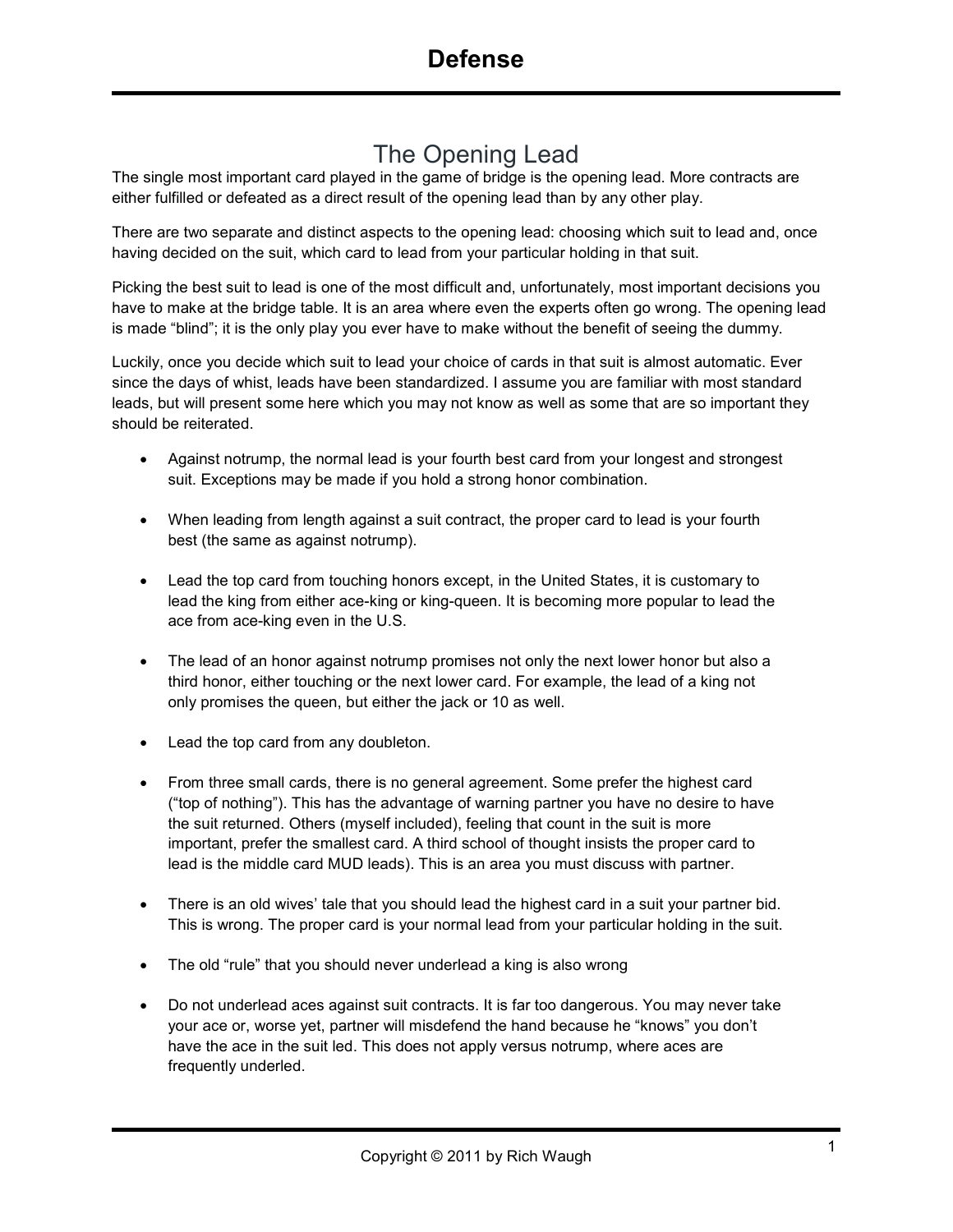• The lead of an ace (if obviously from length) versus notrump requests partner to play his highest card in the suit on the first trick.

Against notrump, the lead of a queen requests partner to play the jack if he has it. The queen might be led from some holding as: A-K-Q-10-x or K-Q-10-9-x.

## Leading the Right Suit

Choosing the best suit to lead at trick one is an area where you must be alert to many factors and use your judgment. To this end, we will look at some general guidelines to help your decision. If you are more interested in this subject (and, if you seriously intend to improve your game, you should be), Robert B. Ewen's book *Opening Leads* is highly recommended.

Lead the suit partner bid. Not only may this be the beginning of the best defense, but also partners have a tendency to get very angry when their suit is not led. Even if you fail to defeat the contract, you will maintain partnership harmony.

- Lead an unbid suit. If you have a choice of unbid suits, prefer the one you have some strength in. That way, you don't have to rely so much on partner's holding in the suit.
- Lead your longest suit vs. notrump. Sometimes, when you have no outside entries, it can be better to lead a short suit, hoping to "hit" partner's length, but it must be recognized that this strategy is a desperate one. In general, be safe – lead your long suit.
- Against suit contracts lead a strong honor combination. Lead the king from A-K or K-Q, the queen from Q-J, etc.
- With a good hand, where you suspect you hold almost all of the defensive strength, consider a passive lead. Try not to give anything away on the opening lead.
- With some length in trumps (usually four cards or more) or the suspicion that partner may have some length, try the effect of leading a long side suit to "force" declarer.
- When you are well heeled in declarer's second suit, a trump lead is often right.
- If your side seems marked with the preponderance of the high cards, consider leading a trump to cut down on dummy's ruffing power. If dummy's bidding indicates a short suit might be in dummy, a trump lead is also indicated.
- When one of the opponents leaves a notrump contract in favor of a suit contract a trump lead is often right.
- Lead aggressively against small slams. The opening lead may be your last chance to establish the setting trick for the defense. Declarer will be reluctant to stake his contract on finesse at trick one.
- Make a passive lead against grand slams. You need only one trick to defeat the contract; let declarer do all the work.
- Singleton and doubleton leads are usually poor ones. Short-suit leads give away far more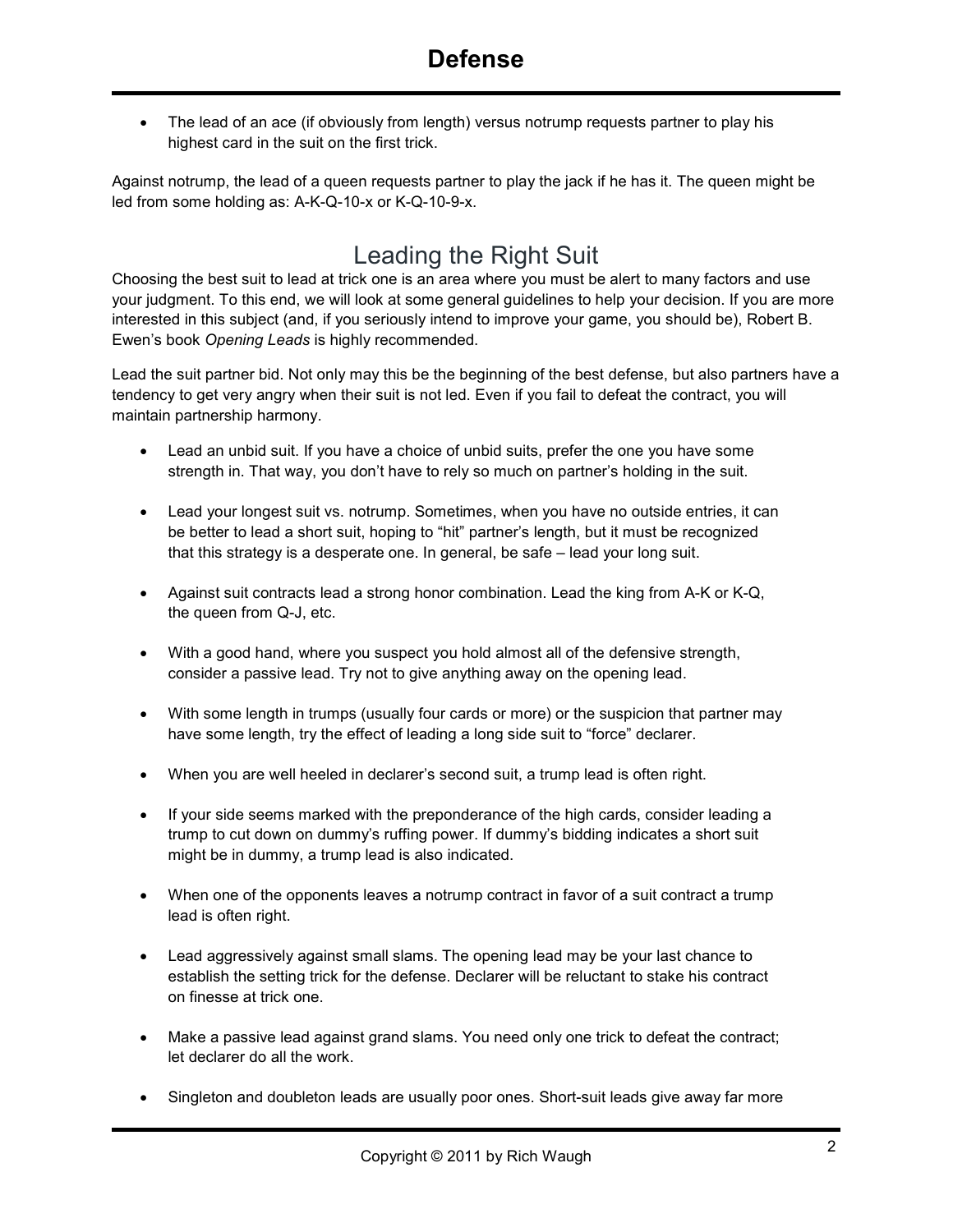tricks than they gain; they should be considered desperation leads. Short suit honor leads are the worst. *Exception:* lead singletons against slams and strongly bid game contracts.

• Keep an ear open during the auction for the opponents' weaknesses. While the opening lead must be made "blind," it should never be made "deaf."

## The Art of Signaling

It is one of the fascinations of the game of bridge that a player with few or no high cards can take an active and important role in defending a contract.

When defending, the average beginner either follows suit with a high card in an attempt to win the trick or plays his lowest card in order to preserve his higher ones. This certainly seems logical enough. After all, why waste a 9 when you can follow with a 2?

What the beginner doesn't realize is that not only by the card he plays, but also by the *order* in which he plays it, he can convey information to his partner. There are three different messages he can send across the table. He does this with the come-on signal, the count signal, and the suit preference signal. Each has its place and is important in its own right.

Before we examine each of these signals we should answer a question that bothers many players. Won't our defensive signaling help declarer play the hand? The answer is yes, sometimes it will. But defense is so much more difficult than dummy play that the information conveyed by signaling will generally be much more helpful to the defenders.

#### The Come-On Signal

When your partner leads a suit you want continued, you must let him know. Conversely, when you want him to switch to another suit, you have to tell him that too. Unfortunately, it is against both the law and spirit of the game to make any remark or change your expression to show either delight or disgust with his lead. You may however, let your spot cards do the talking for you. All good players do just that.

For example, suppose you hold the  $\bullet$  Q-9-2 and partner leads the  $\bullet$ K. You want the suit continued so you play an *unnecessarily high* spot card on the king, in this case the ♥9. Partner will notice that the ♥2 was not played on the first trick and should deduce your high spot card is a come-on signal. The come-on simply says to him, "I liked your lead, partner. Please continue the suit if and when you get the chance." If your holding had been ♥9-6-2, you would have played the ♥2 to the first trick, indicating no interest in the suit.

There are other ways to convey interest in a particular suit to partner. You can show interest by discarding a high card in the suit when you can't follow suit to some other lead. In this situation, sometimes you cannot afford a high card in the suit you want led. In that case, show your interest by discarding low cards in the other suits. By negative inference partner will know what suit you are really interested in.

For example, suppose declarer runs several spade tricks and you can't follow suit. You discard the  $\vee$ 2 and then the ♣2. Your partner, watching your discards, will think, "My partner, has no spades, he played the two of both hearts and clubs, showing no interest in either of those suits, therefore he must want me to lead diamonds when I get in."

As a matter of good practice, when signaling high you should play the *highest* card you can afford; when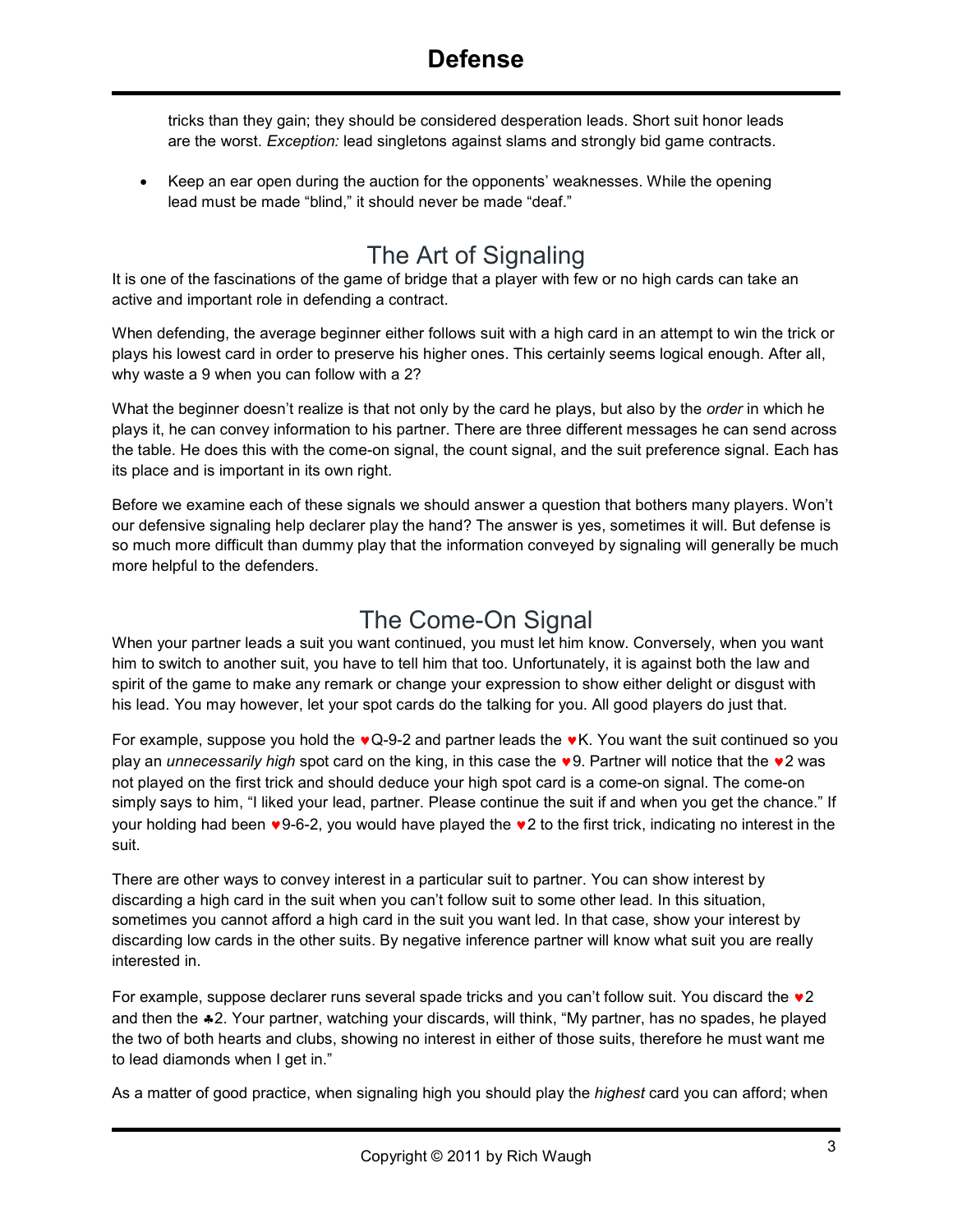#### **Defense**

signaling, low you should play your lowest card. In addition, you should know that a signal with an honor absolutely guarantees the next lower touching honor (or, obviously, an original singleton –in which case you had no choice) and denies the next higher touching honor. Thus if you lead the king from A-K-x and partner plays the queen you know it is safe to underlead the ace at the next trick. Therefore you must realize that when you hold the Q-x in a suit and partner leads the king you must play the small card even though you may want the suit continued.

#### The Echo

Sometimes you want a suit continued but you don't have a high card to play. How can you let partner know to lead the suit again? The solution again is to follow with the *highest* card in the suit that you can afford. With Q-3-2, if partner leads the king, play the 3 and hope that partner will notice the 2 was missing on the first trick. A good partner *will* notice. The next time the suit is played, you will follow with the 2 and your message will become clear. This play, where you play a high card followed by a low card is known as an "echo" (or, in Europe, a "peter").

Sometimes you will want to discourage but have nothing but high cards, 10-9-8; play the lowest and hope partner won't be misled.

If your signals are to work, it is important to notice and make a mental note of every small card played. While this may seem to be a formidable task at first, with practice it is relatively easy. If you can't remember that partner played the four on the first round of a suit, how can you ever know if his play of the three on the second round is the completion of an echo or not?

Of all the signals we can send across the table to partner, the come-on is far and away the most common as well as the most useful. If there is ever a doubt as to exactly what partner's echo (or high card) means, assume it is a come-on signal.

## The Count Signal

The second most common message sent to partner is done with the count signal. Although some authorities recommend "giving count" only in those situations where it is obvious that one is needed, in practice you will find it advantageous to give count on almost every hand. Most hands are much easier to defend when you can deduce declarer's distribution. Even if you are not an expert at counting a bridge hand, perhaps partner is and you can make his task much simpler by providing a count for him. There are some hands in which signaling your length in a particular suit is absolutely vital to the defense.

To give count, when declarer leads a suit you follow "up the line" or low-to-high with an odd number of cards in the suit. With an even number, you echo. An exception to this rule occurs in the trump suit: in trumps, you echo with odd and play up the line with even.

Note that it is impossible to make a come-on signal in a suit led by declarer. Many people are under the mistaken impression that an echo in this situation shows "stuff" in the suit.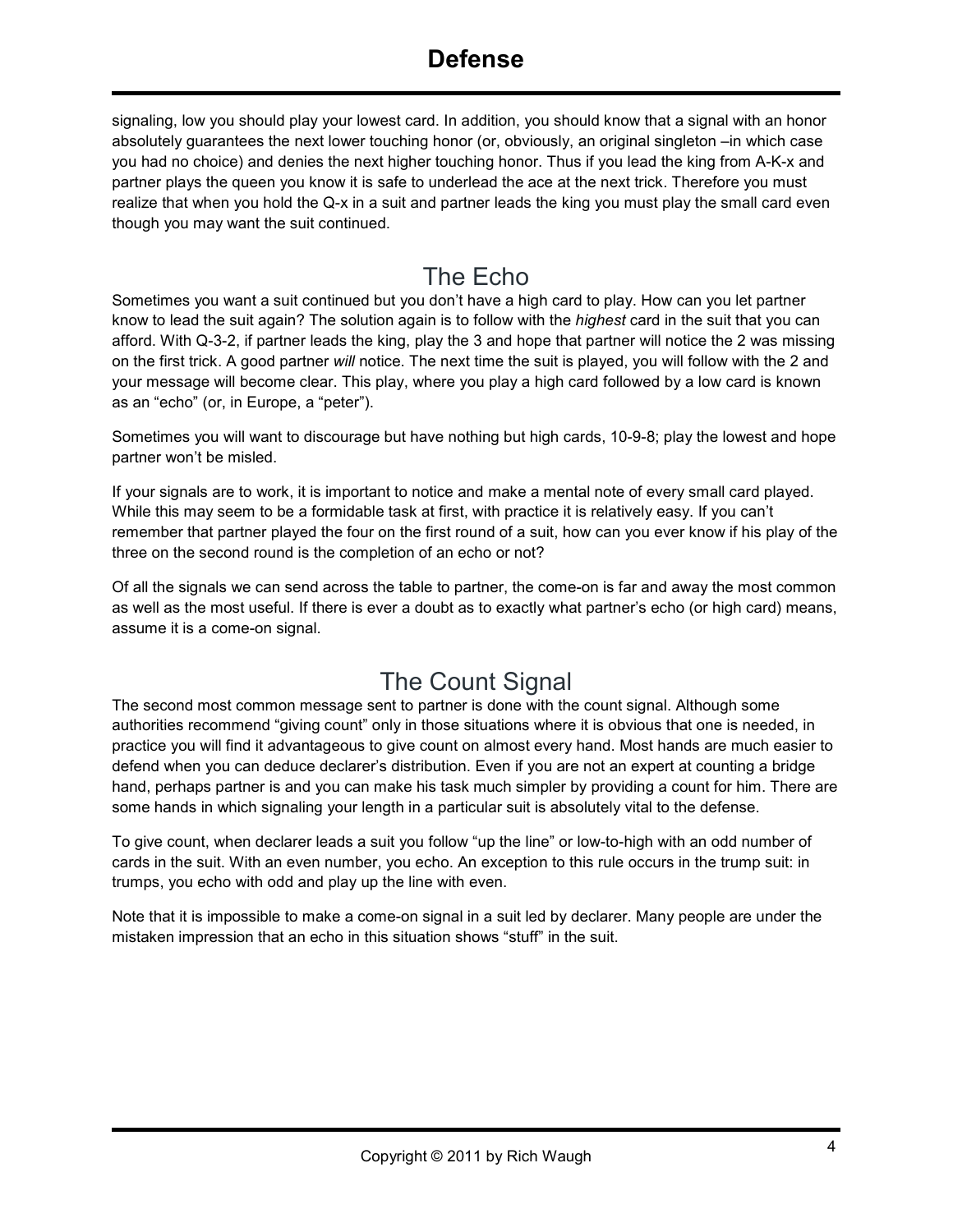Let's see some examples of just how important the count signal can be for the defense.



Against three notrump, partner leads the  $\vee$  IO. You win the first trick with the  $\vee$ K and return the  $\vee$ 3 in order to knock out what may be a very important entry to dummy. Declarer plays the ♠K, you (properly) duck, declarer follows with the ♠5 and partner, the ♠2. The ♠Q is led from dummy. What do you do?

If you ducked again, declarer just made his contract. But of course, you played the ace and led a minor suit, holding declarer to eight tricks. How did you know when to take the ace? Because of partner's play of the ♠2 on the first round.

With an even number of spades, partner would have started an echo. Therefore, since the ▲2 is the smallest spade in the deck, partner is marked with an odd number (either 1 or 3) of spades. If he had only a singleton, declarer started with four and would have no problem returning to dummy even if you held up your ace another round. But if partner had three spades, declarer started with only two and it was safe for you to take your ace on the second round since you know declarer can never get back to dummy to enjoy all those good spades.

The entire hand was:



If you had ducked the second spade lead, declarer would have had nine tricks. Your partner's count signal saved the day.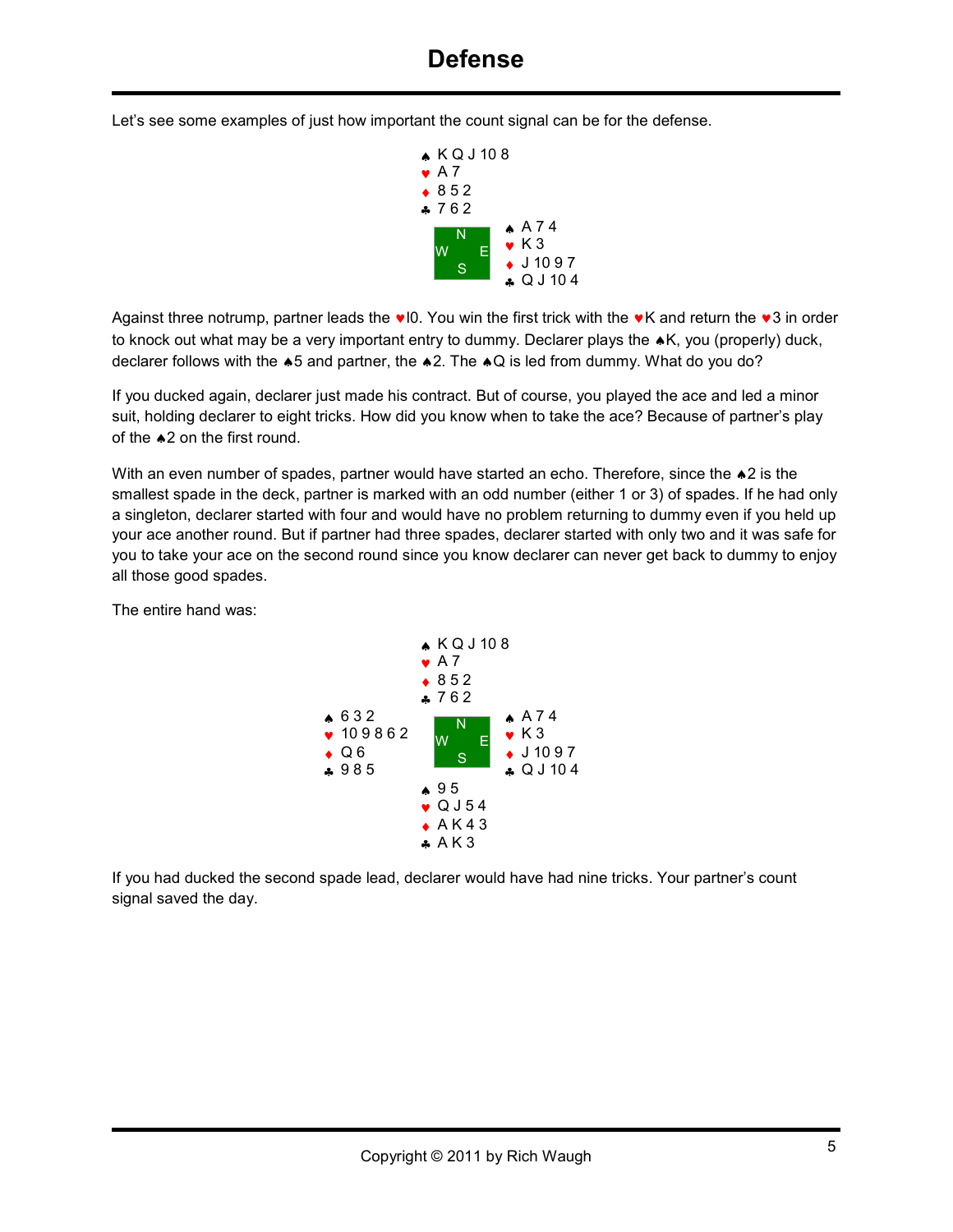Most examples of count signals to be found in textbooks occur against notrump contracts. But count signals are equally important against suit contracts. By providing count, the defenders can learn what suit(s) to hold at the end of a hand. Providing count in the trump suit itself can sometimes lead to an extra ruffing trick for the defense. How often have you been in the situation that you knew partner was void in some side suit but, because a couple of rounds of trump have already been played, you didn't know if he could still ruff or not? The count signal can help here too.



Defending against four spades, you lead the  $\bullet$  A and another heart. Partner ruffs the second trick with the ♠6 and returns the ♣4 to declarer's ace. Declarer leads the ♠K, which you win with the ace, as partner follows with the ♠2. You have taken three tricks so far and only need one more to set the contract. What do you lead? (Be careful now.)

Basically, you have a choice of two plays: You can attempt to cash the ♣K or you can attempt to give partner another heart ruff. Maybe you can do both. Which is safer? Can you cash the king? Probably, but declarer might have started with a singleton ace, in which case a club return would enable him to make his contract, Can you give your partner a heart ruff, or is partner out of trumps? Yes, you can give your partner another ruff – he has another trump. How do you know? Were you watching the cards? He trumped the heart with the ♠6 and followed to the spade lead with the ♠2. He echoed to show he started with an odd number of trumps. Therefore he must have another one and a heart return is completely safe.

The entire hand was:



If you had tried to cash the ♣K, declarer would have ruffed, drawn your partner's trump, and claimed the remainder of the tricks. Once again, the count signal enabled you to make a play that was guaranteed to beat the contract. If partner had not echoed in trumps, you would have had to assume that he didn't have any more and you would have tried to cash the club.

Remember, an echo in a plain suit shows an even number of cards in the suit; an echo in the *trump suit*  shows an odd number.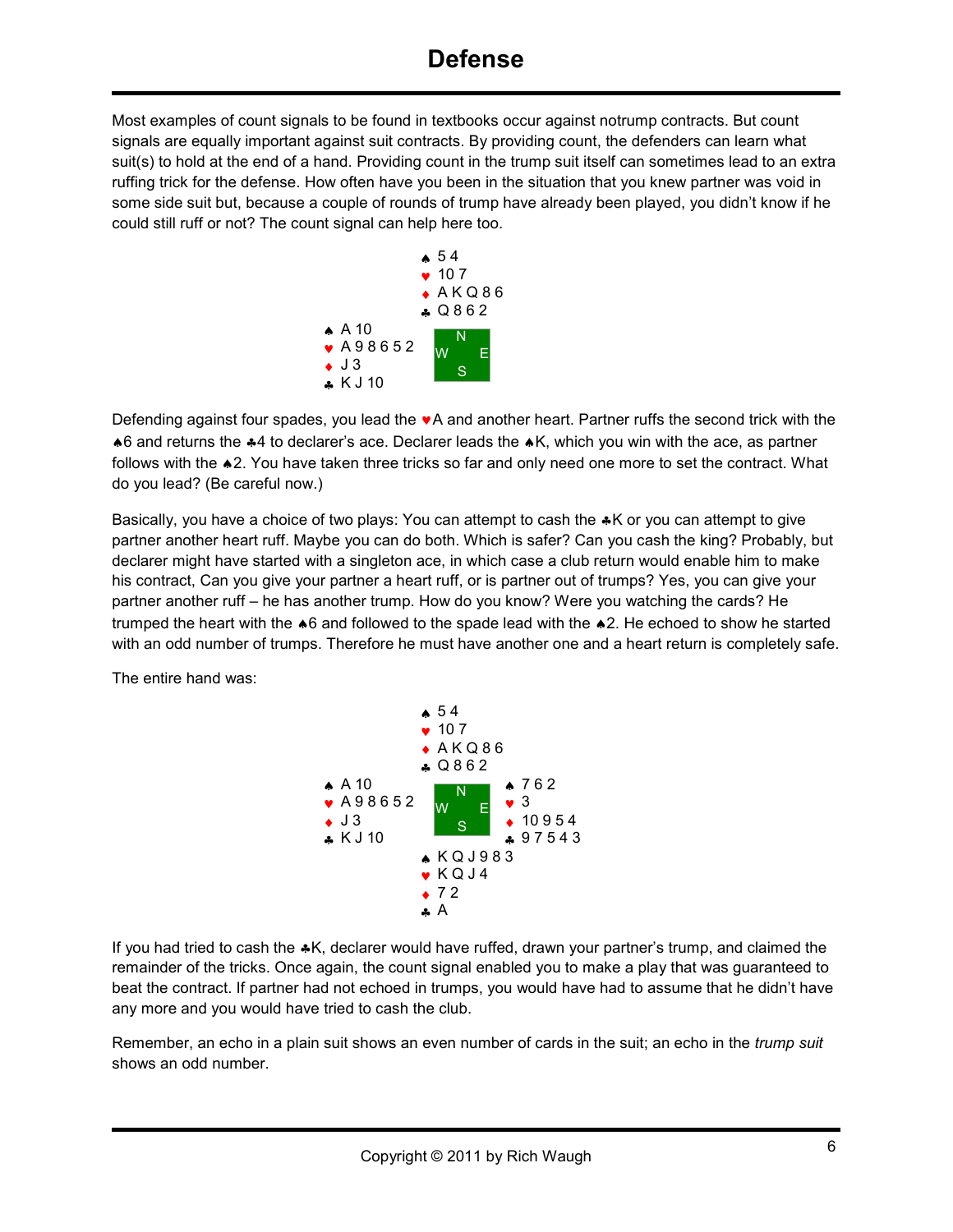## The Suit Preference Signal

The third type of signal commonly used by the defense is the suit preference signal (sometimes called the Lavinthal, after its originator). This is, without a doubt, the most misused of all the signals. For some reason many players attempt to use it in situations where it cannot possibly apply. *The suit preference signal applies only when a come-on signal cannot apply.* 

Employed properly, the suit preference is a very useful tool. It works like this: When there is *no question*  about the necessity to shift to another suit, the play of an unnecessarily high card requests a shift to the higher-ranking suit, a low card asks for a shift to the lower-ranking suit.

You will notice that this signal can differentiate between only two suits. But there are four suits in the deck, what about the other two suits? First of all, the suit led is not counted, since the suit preference signal is used only when there is an obvious need to *shift.* Secondly, the trump suit is also ignored.

The suit preference is most commonly used when you are leading to a trick you know (or suspect) partner will ruff. After he ruffs the trick, he will obviously have to shift to another suit. The card you lead to the ruffing trick can tell him which suit to return.

Here's an example:



You are defending four spades. For lack of a better opening lead, you lead the ♥A and partner drops the ♥K on the first trick. How do you continue?

Partner's heart must have been singleton and it looks like you can beat this contract if you can manage two heart ruffs to go along with your two red aces. So at trick two you lead another heart for partner to ruff. Which heart do you lead?

You must lead the ♥9. That will be an obvious high card to partner and he will return a diamond, the higher-ranking side suit, to your ace. Then you can give him another ruff to beat the contract, lf your entry had been in clubs, you would have led the  $\vee$ 4 to the second trick.

If you didn't play suit preference signals, you probably would not have beaten this hand. Partner most likely would have returned a club up to dummy's weakness rather than a diamond up to the  $\bullet$  K-J-6.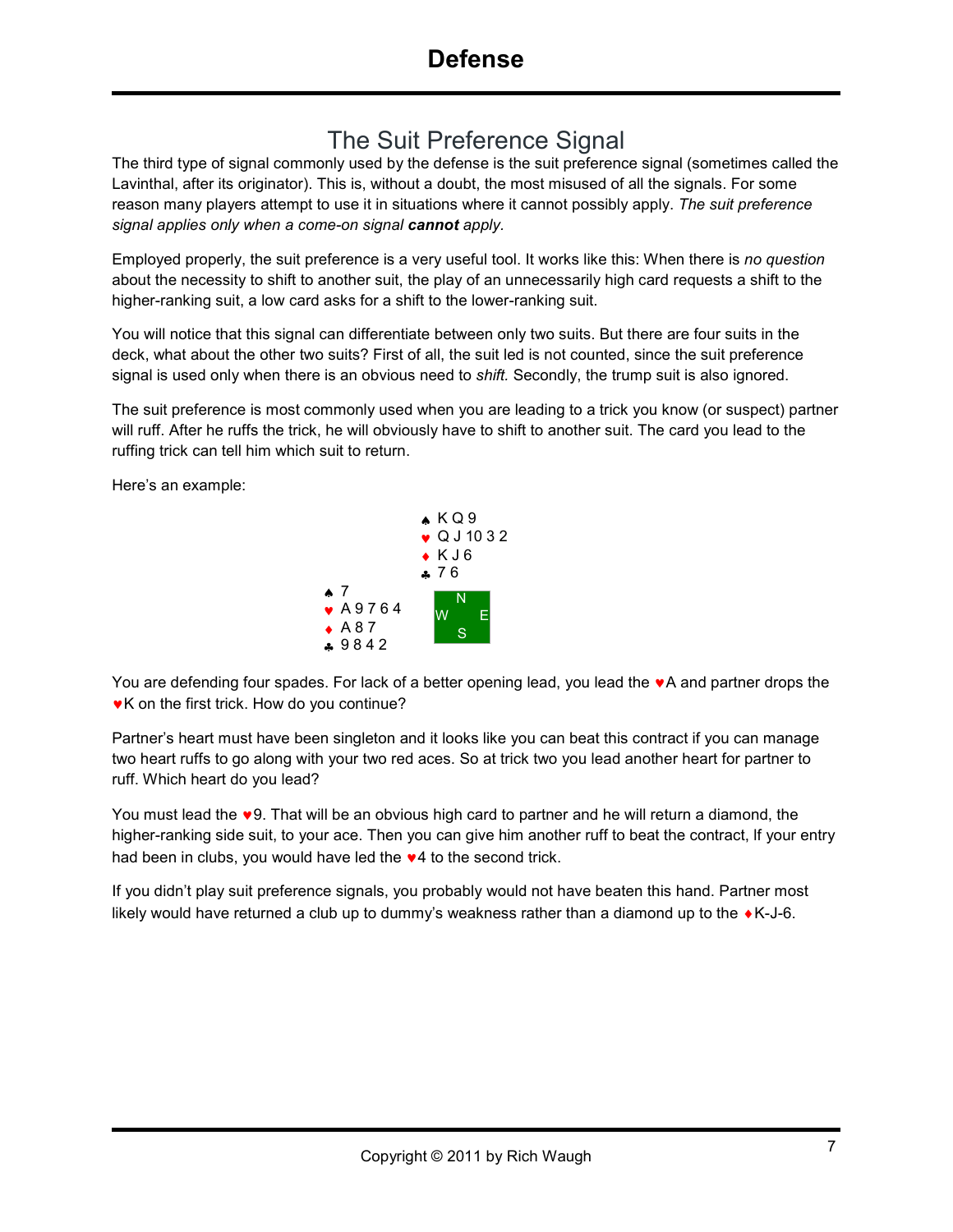Another example:



After a strong auction,  $1\bullet - 4\bullet$  (Splinter) – 6 $\bullet$ , you decide to lead the  $\bullet$  A against the opponents' spade slam. Partner plays the  $\bullet$ K on the first trick: What should you lead at the next trick?

Can the  $\cdot$ K be a come-on? No, there can be no reason partner can have for wanting the heart suit continued. The need to shift is obvious. Partner's king must have been a violent suit preference signal imploring you to lead a diamond.

The entire hand:



If you lead a diamond, the defense will take the first two tricks and beat the slam. If you lead anything else, declarer will win, pull trump and discard his diamond loser on the club queen.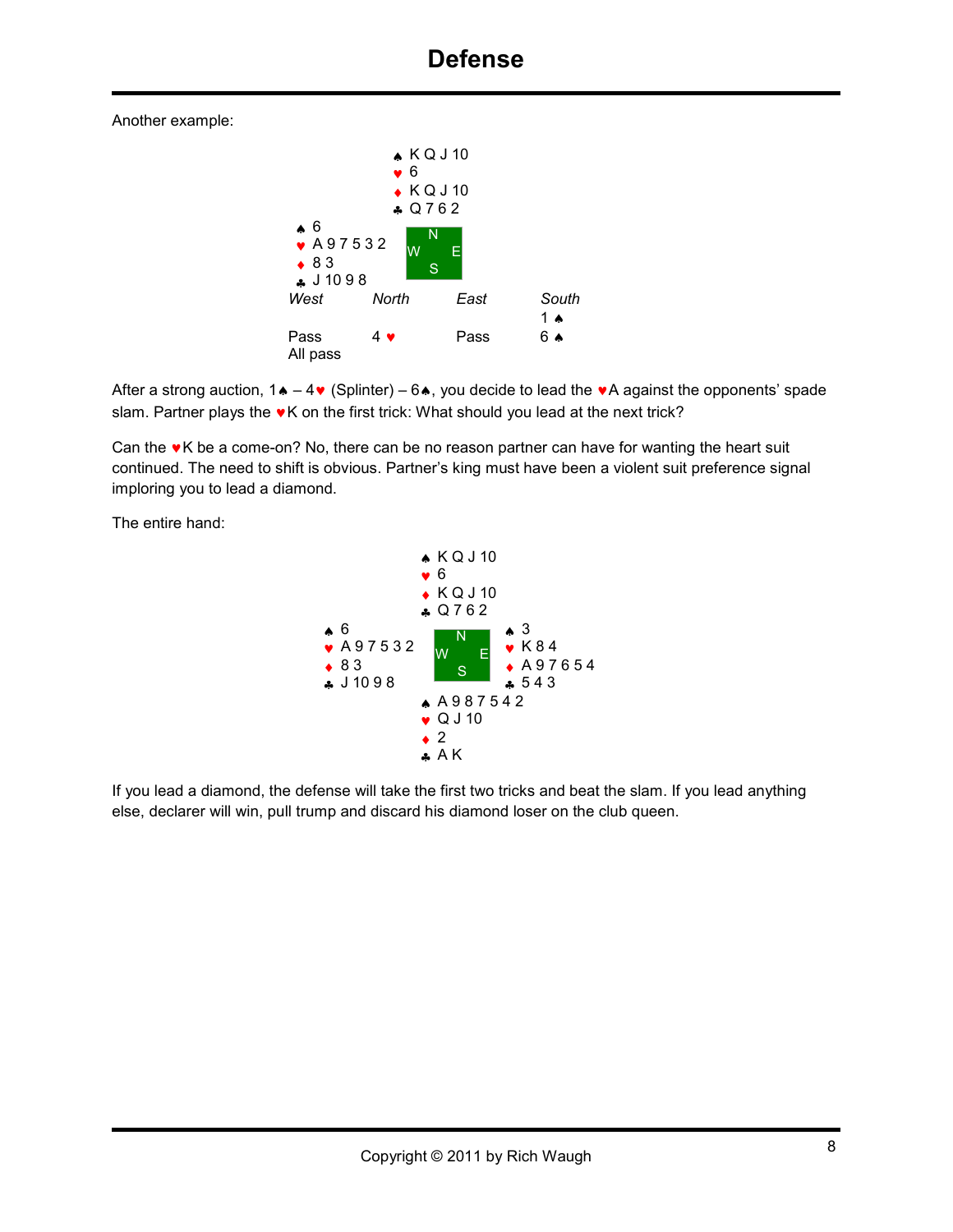You must be careful not to misapply the suit preference signal. Suppose you hold the same West hand. Against a different auction, you lead the ♥A and dummy comes down with:



Once again, partner plays the king on your ace. What do you lead to trick two?

*Another heart*: The entire hand was:



Partner's high heart is simply a strong come-on signal. It is by no means obvious that a shift is called for. Partner wants hearts continued to force dummy to ruff. If declarer can be forced to ruff a heart in dummy, he cannot take two spade finesses through your partner's king third of trumps and East will eventually win a trump trick. Any other defense would allow declarer to make the hand.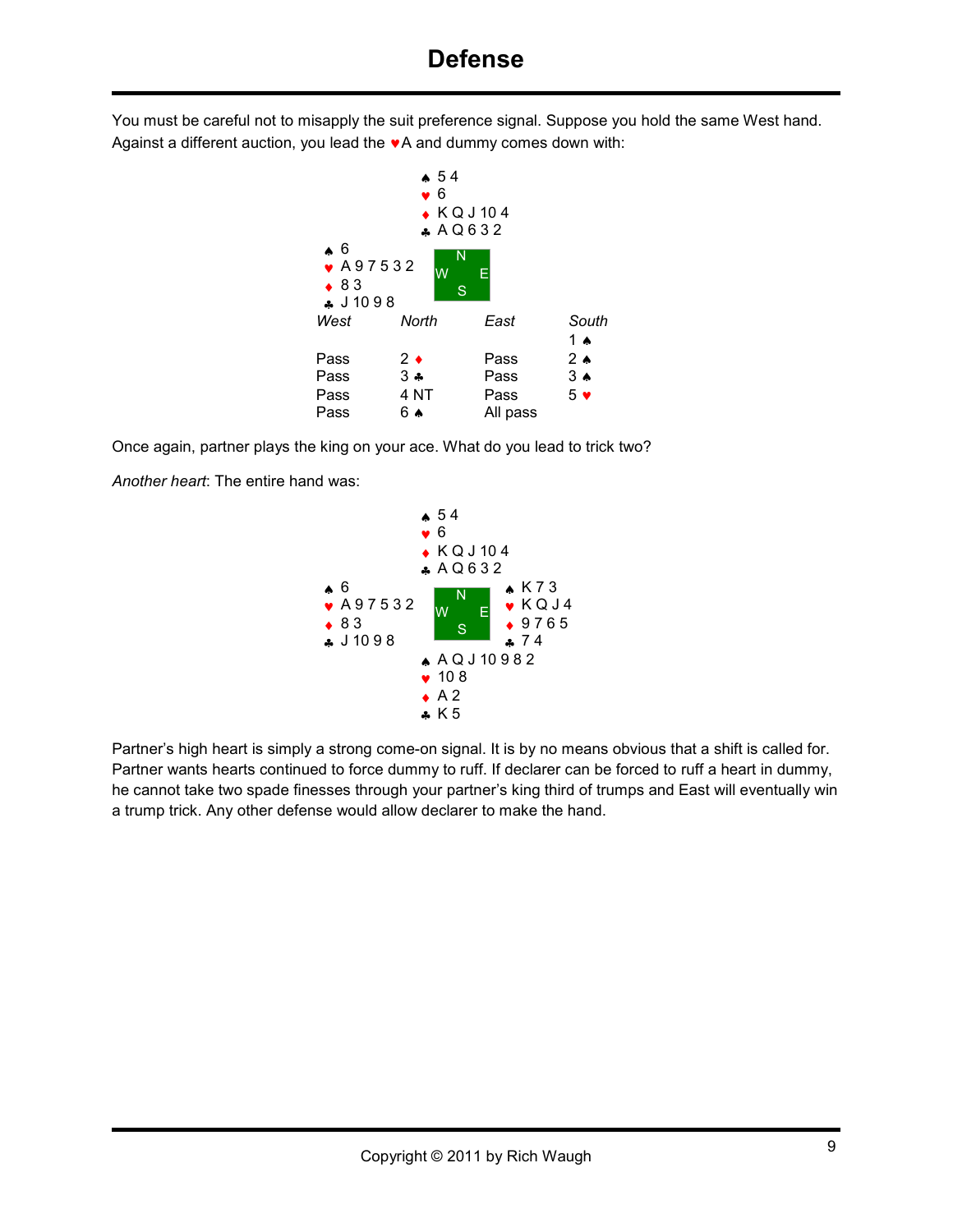#### Tricks with Trumps – The Case for the Defense

#### Trump Tricks from "Nowhere"

You should be aware that it is sometimes possible to promote a trump trick for the defense by refusing to overruff. Look at the following example:



Diamonds are trumps. If East leads a suit that both declarer and West can trump, and South splits his honors by trumping with ♦J, West must *refuse* to overruff with ♦K. Why?

If West overruffs, that will be his last trump trick. When declarer gets back in, he will simply lead out the ♦A and ♦Q, picking up West's ♦10-7. If West refuses the overruff, he will be in a situation where he has the ♦K-10-7 over declarer's ♦A-Q-9-8, and no matter how declarer plays, West will come to two trump tricks (work it out). Some other holdings you should consider not overruffing are:



If declarer ruffs with the queen or jack, consider pitching on the trick. This will promote a trick at once if partner holds the trump 10 or eventually if partner can uppercut declarer again (pitch again).

If declarer ruffs with the king or queen, you should refuse to overruff to assure your side of two trump tricks. Even if you didn't hold the jack it would generally be right to pitch on this trick. Partner might hold the Jack and your refusal to overruff might lead declarer to take the wrong view in the suit.

These are some of the more obvious examples of holdings where you can profit by not overruffing. There are many more, somewhat less obvious situations where it can be right – keep on the lookout for them.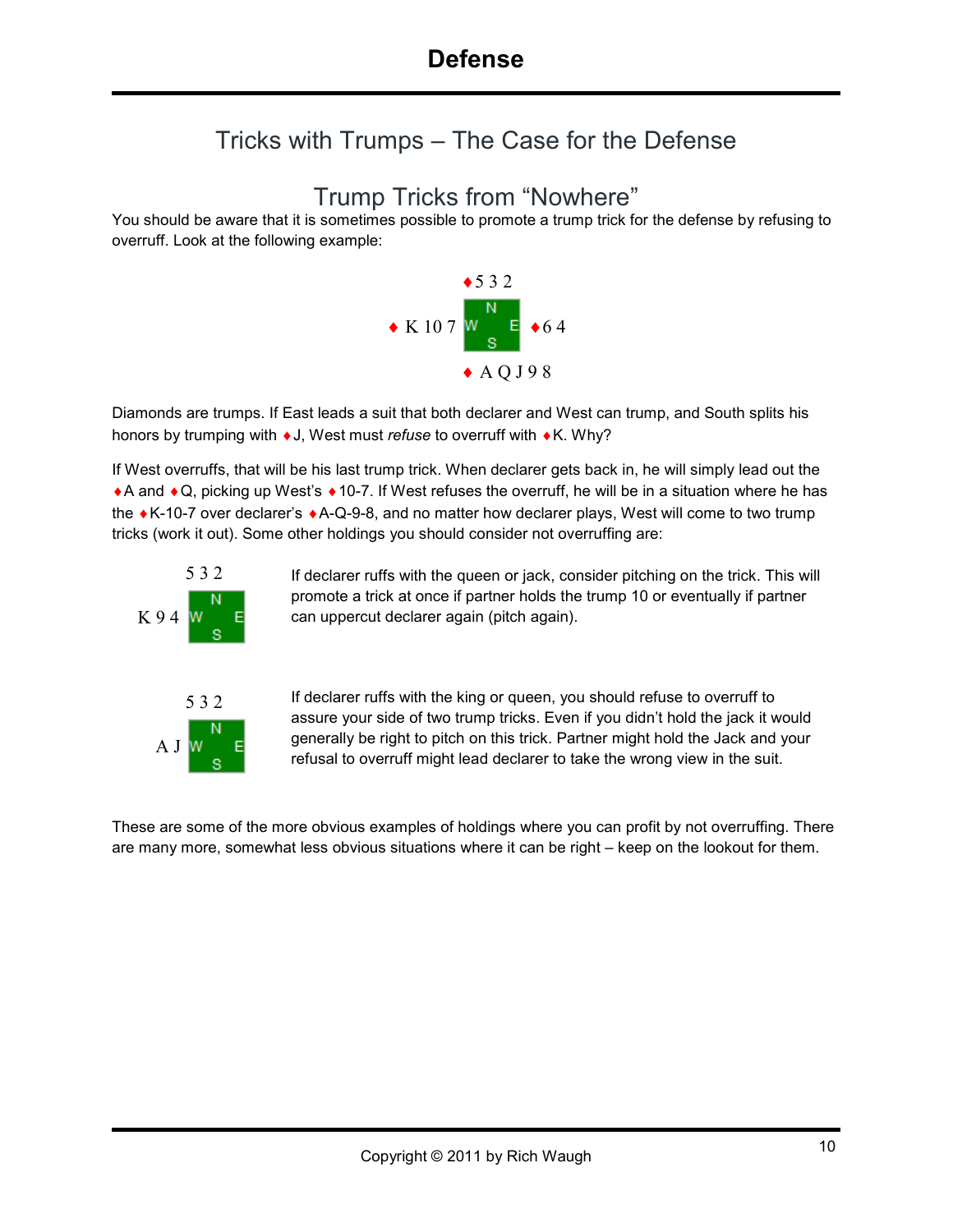#### The Uppercut

Terence Reese defines the uppercut as "a familiar kind of trump promotion. A defender ruffs as high as he can, though he expects to be overruffed, in the hope of promoting his partner's trumps.<sup>1</sup>

Opportunities to make this play occur fairly often and are often overlooked by the defense. A defender with a completely useless trump holding should usually ruff with his highest trump if he gets the opportunity. A ruff with a card as low as the six can possibly effect an undercut, and promote a trump trick for the defense.

Although declarer has the advantage of designating which suit shall be trumps, he doesn't have a monopoly on the tactical plays involving that suit. Sometimes the defenders too can take advantage of the fact that the hand is being played in a certain suit.

The advantage with which you are probably most familiar is the defensive ruff. One defender, early in the play before trumps are drawn, may lead a singleton or doubleton and be lucky enough to find his partner with a quick entry so he can return the suit for a ruff.

But there are many other situations where the defenders can put their trumps to work for them. The average player will not recognize many situations where the defense has the opportunity to "manufacture" extra trump tricks – which sometimes seem to materialize out of thin air. Let's examine how this can be possible.

It is an old bridge joke that the poor player is prone to trumping his partner's aces. In real life, the expert trumps his partner's aces far more often than the dub. Here is a deal where trumping partner's ace provided an extra trick for the defense. The deal provides a wonderful example of how the defenders can manufacture trump tricks that, at first glance, don't seem to be there:



Against a doubled contract of four spades, West led the ♦K. East played the ♦9 and declarer dropped the ♦7. West then shifted to the ♣10. East won that trick with the ♣K, cashed the ♣A and led back the ♣5 (a suit preference for diamonds). South ruffed this trick with the ♠J and West made a good play: he discarded the ♥10. By refusing to overruff, he set up a situation where he held ♠A-10-x over declarer's ♠K-Q-x and assured himself two trump tricks.

Declarer started to pull our trumps by leading the ★K. West won this trick with the ★A and made his second good play of the hand. He led a small(!) diamond to the ◆Q. East returned his last club.

<u>.</u>

<sup>1</sup> Reese: *Bridge Conventions, Finesses and Coups,* p. 188.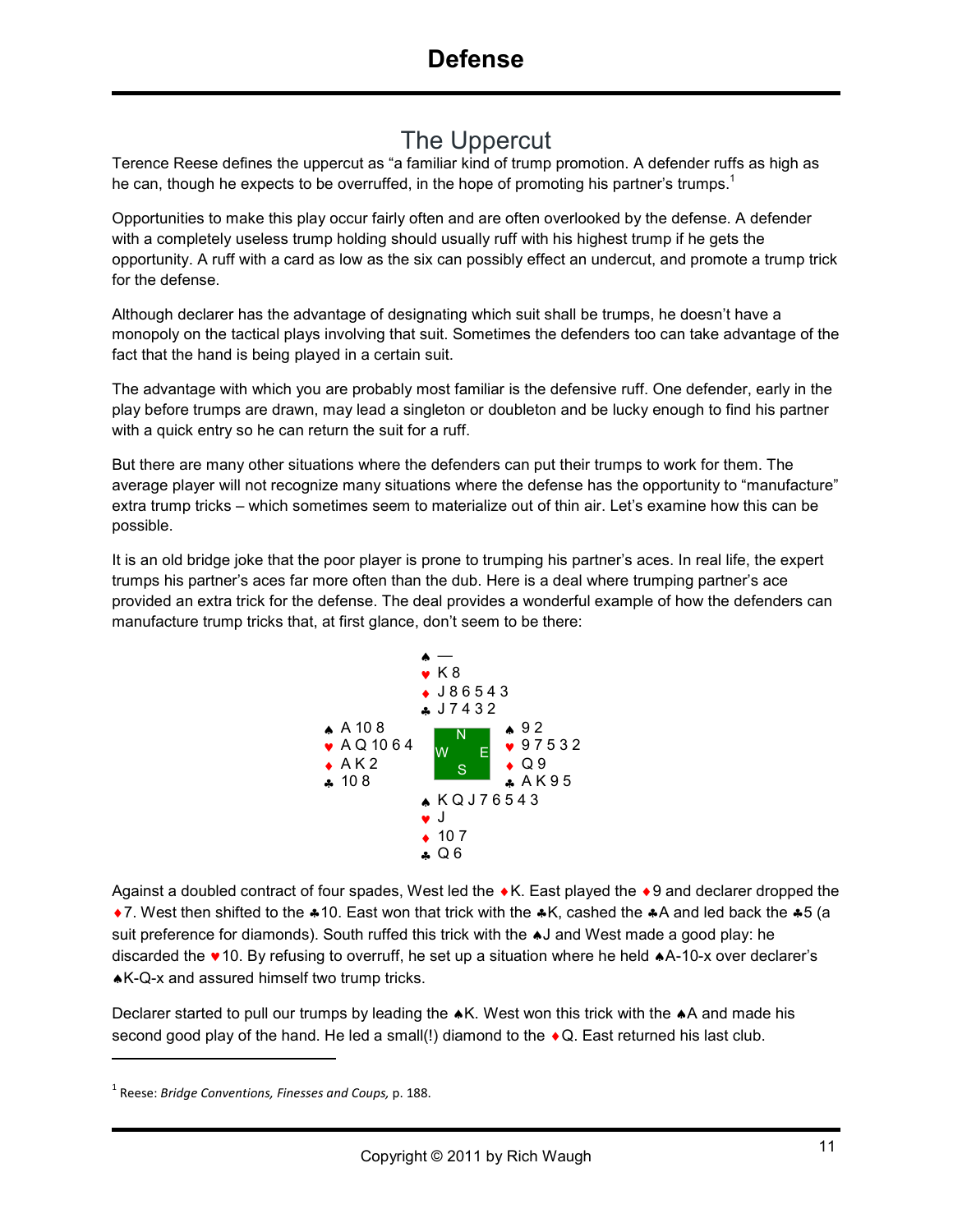South ruffed with the ♠3 and West overruffed with the ♠8. He cashed the ♥A and followed by playing the  $\triangle$  A with the cards in this position:



Since East knew South was out of diamonds too, and the ♠9 was a dead duck anyway, he ruffed partner's ♦A. Notice the effect this had on declarer. He had to lose another trick to the ♠10. The play East made by trumping has a name. It is called an uppercut. How did he know the uppercut would work? He didn't. All he knew was that declarer was going to trump the trick anyway and the ♠9 would fall on the next round of spades, so why not trump with the ♠9, forcing a high card to overruff and just maybe promoting a trump trick for partner.

Declarer made just five trump tricks from an original holding of ♠K-Q-J-7-6-5-4-3, despite the fact the suit split 3-2. Careful defense had set him 1,100 points.

This was a very instructive deal. It serves as an excellent example of how, by careful play, West was able to promote two seemingly nonexistent trump tricks. He actually made all three of his trumps from an original holding of A-l0-8 in spite of declarer holding eight trumps to the K-Q-J. This was only possible because he refused to overruff at the first opportunity. It was also necessary for East to uppercut declarer by trumping West's ♦A.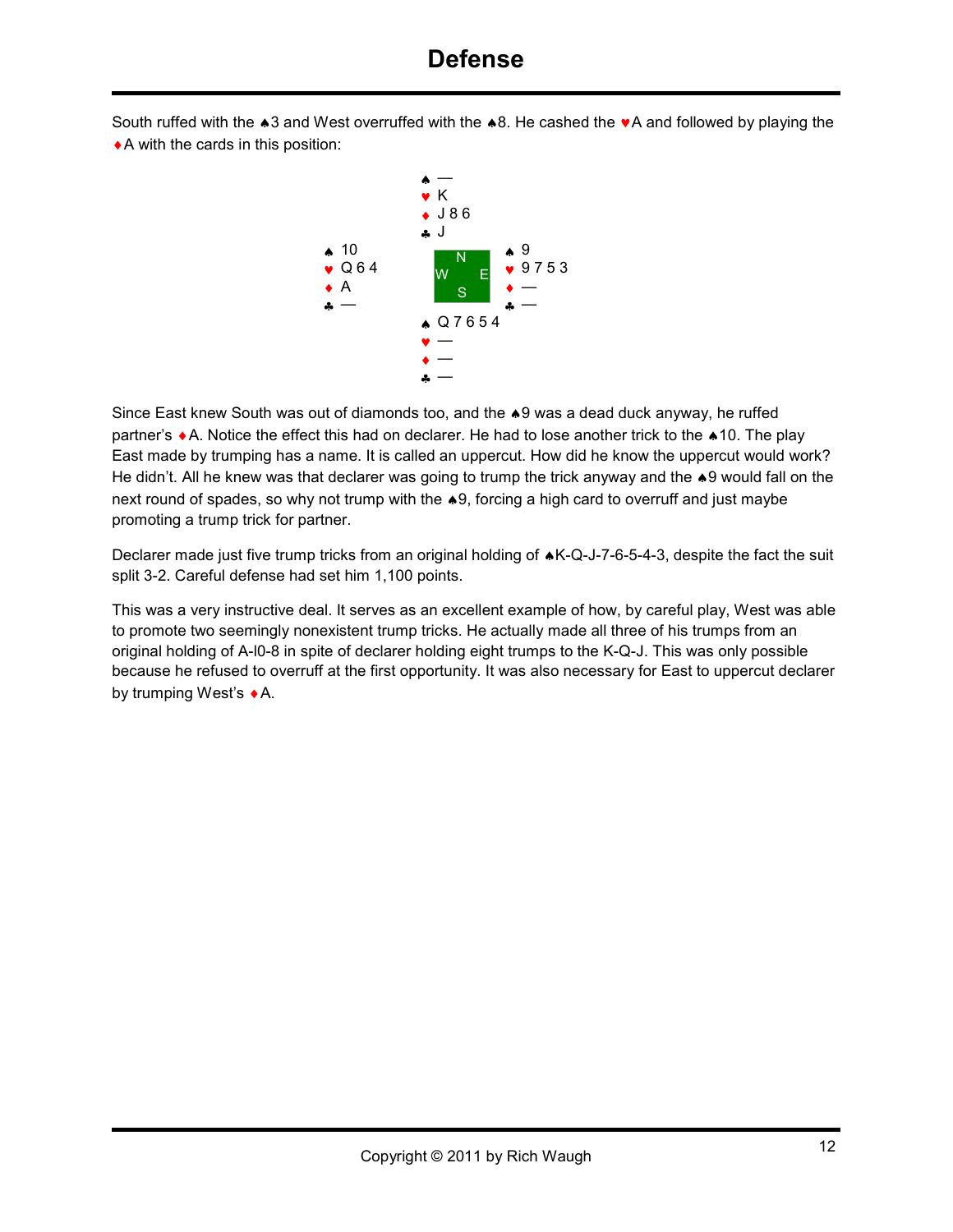### The Forcing Game

As alluded to earlier, the best defense often consists of forcing declarer to ruff a certain suit in his hand. This strategy is sometimes called "pumping" declarer. The two main reasons for this type of defense are:

- 1) To cause declarer to lose control of the hand by forcing him to use up all his trumps early.
- 2) To promote a trump trick for one of the defenders.

Let's see how this works:



After this strong (but uninformative) auction to six spades, what do you lead?

If you led your singleton heart, declarer just made his slam. In fact, if you led anything other than a diamond, declarer had no trouble taking twelve tricks.

The entire hand was:



Notice the devastating effect a diamond lead has on declarer. He is forced to ruff the first trick in his hand, Whenever he gets around to leading trumps, you will win the first trick with the Ace and lead another diamond, forcing declarer again. If declarer ruffs this trick, he will be down to two trumps left in each hand. You still have three trumps left and must make one of them sooner or later. You have managed to *promote* a trump trick for yourself by "pumping" declarer's trumps.

Be sure to notice that diamonds must be led *twice,* forcing declarer to ruff. Therefore a diamond lead at trick one is necessary if you are to beat this contract. If you lead anything else, declarer will have the time to draw trumps and cash his winners in hearts and clubs, taking, in all, twelve tricks.

This was a very unlucky hand for declarer. He bid the best slam. Slams in hearts and clubs will go down, losing the Ace of spades and a spade ruff. And it took *perfect* defense by you to beat his spade slam.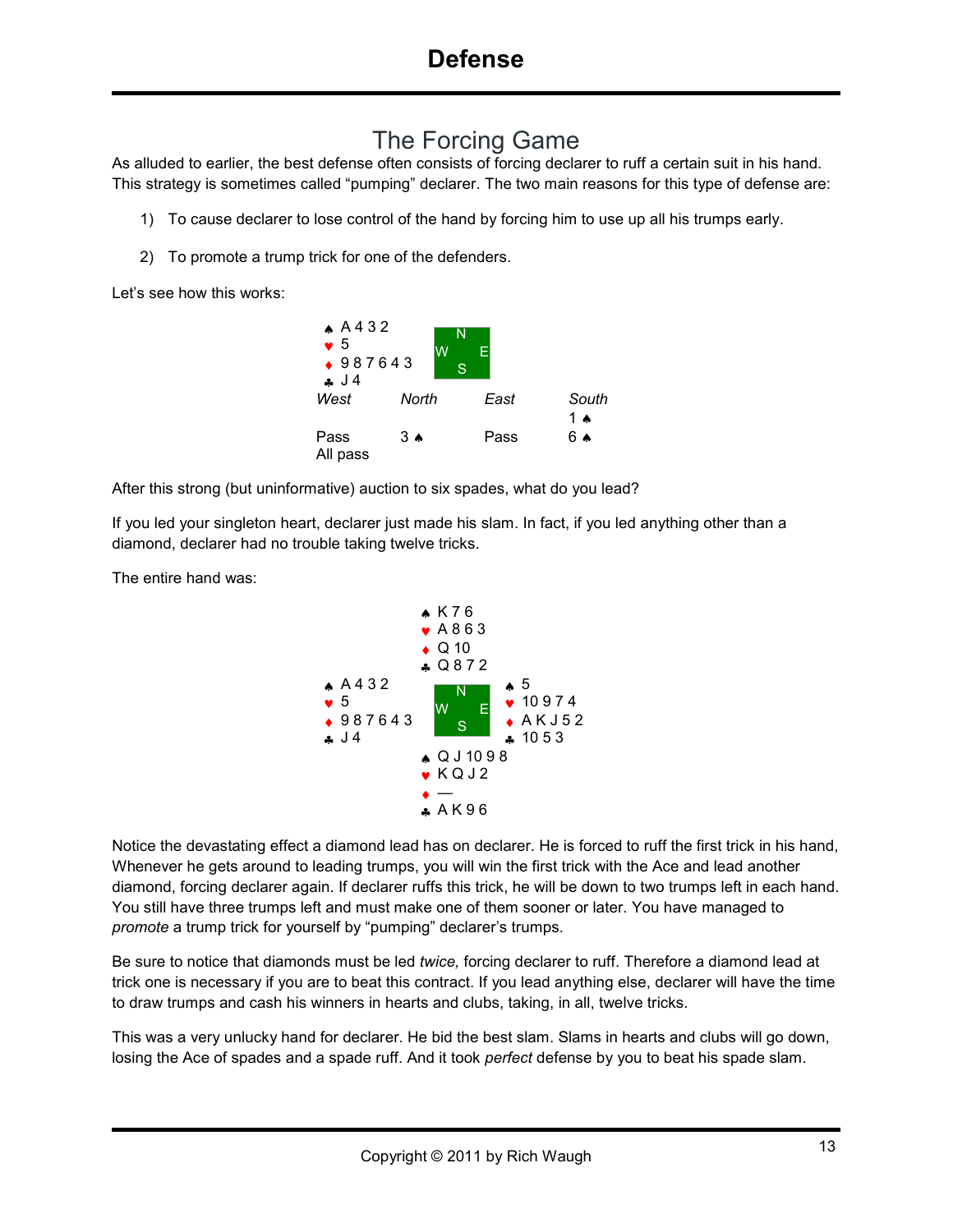#### Two Common Coups by the Defense

A coup can be defined as any strategic or tactical play by any player, declarer or defender. There are some well-known coups of which you should be aware.

Two coups employed by the defense are the Deschapelles Coup and its closely related cousin, the Merrimac Coup. Both plays revolve around entries, either in declarer's or one of the defenders' hands.

#### The Deschapeiles Coup

The Deschapelles Coup is a defensive play in which one player intentionally sacrifices a high card in order to establish an entry to partner's hand.

Here is an example:



Against three notrump, West leads the ♠J. You win the first two tricks with the ♠A and ♠Q. What do you lead to trick three?

It looks certain that partner has some number of spade tricks to run as soon as he regains the lead. If he holds the  $*A$ , it won't make any difference what you return; it is hard to see how declarer can come to nine tricks without playing on clubs. But if declarer has the ♣A, the situation looks ominous for the defense – he will take four tricks in each minor plus the  $\mathbf{v}$ A.

Recognizing this, your only chance seems to be to play partner for the  $\bullet Q$ . If he doesn't have it, nothing is lost, for declarer will make his contract anyway. If partner does hold the  $\bullet Q$ , however, you might be able to establish it as an entry to his good spades.

The proper play at trick three is to lead the *king* of hearts (Deschapelles Coup) from your hand. It will do declarer no good to duck this lead, for you can then simply lead another heart, forcing the ace to be played.

Now, when you come in with the  $\bullet$ K, you can lead a heart to partner's established  $\bullet$ Q so he can cash his good spades.

Be sure to notice that a shift to a small heart at trick three would not have worked unless partner held *both* the queen and jack, which is asking a little too much (check it).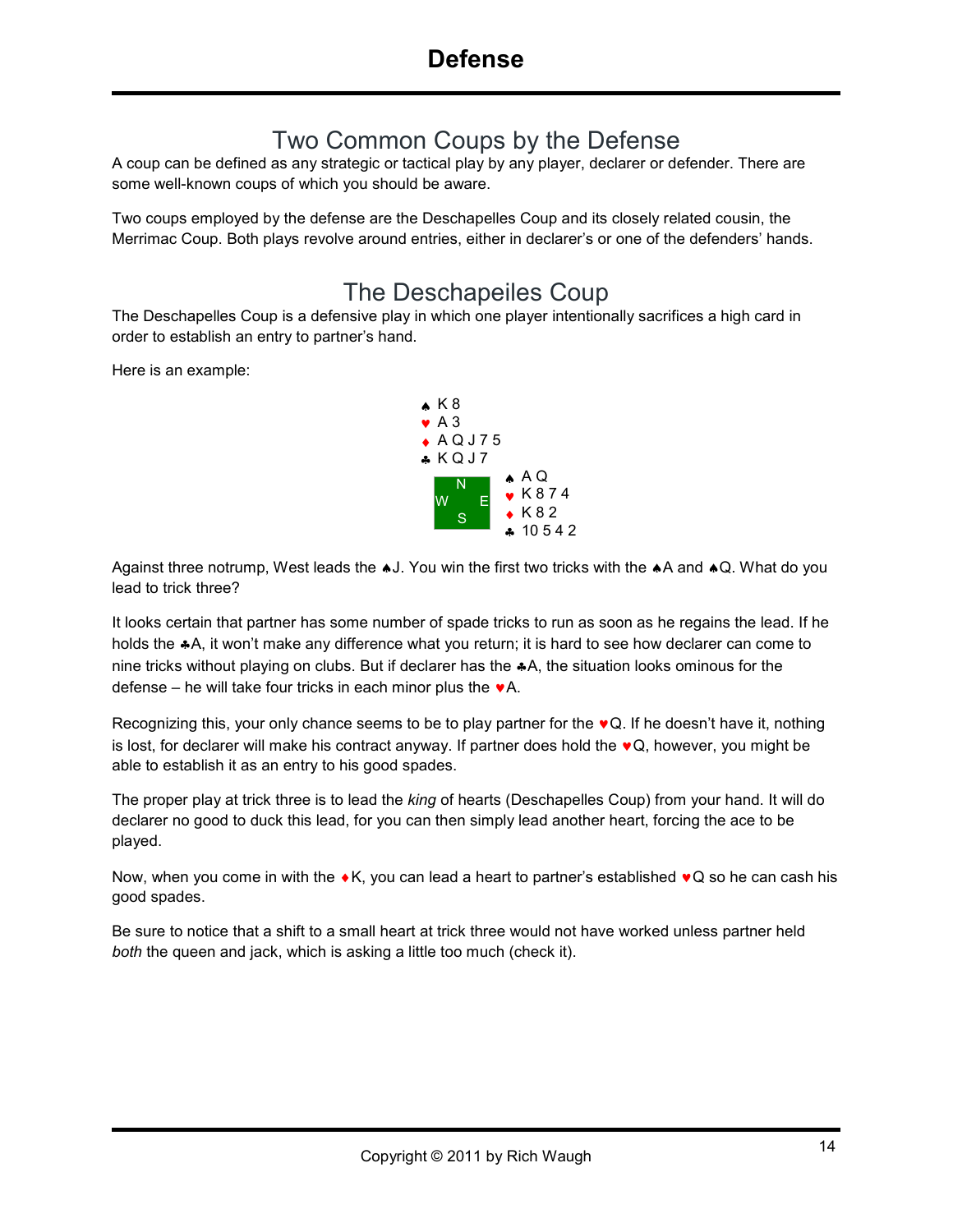#### The Merrimac Coup

As you might have guessed from the name, the Merrimac Coup is another play which deliberately sacrifices a high card from a defender's hand. It was named for the Merrimac, an American ship deliberately scuttled in 1898 in Santiago Harbor in an attempt to bottle up the Spanish fleet.

The Merrimac Coup may, and often does, give up one or more tricks in the suit led, but hopes to make up more in return by forcing declarer to use an entry prematurely.

The difference between the Deschapelles Coup and the Merrimac Coup is that the former is an attempt to establish an entry while the later is an attempt to destroy an entry. Both coups involve the deliberate sacrifice of a high card.

Here's the Merrimac Coup in action:



West leads the ⊕J against three notrump and you (East) win the first trick with the ⊕A. What do you lead to trick two?

The only card you can lead to the second trick to defeat this hand is the  $\bullet K$ , deliberately sacrificing a heart trick. Looking at all those solid spades in dummy, which will run as soon as your ♠A is knocked out, you should see the paramount importance of forcing dummy's heart ace before it can serve as an entry to the established spade suit. In effect, you are willing to trade one heart trick for five spade tricks, a good deal by any standards.

A shift to a small heart at the second trick would not have the desired effect. Declarer would simply win with his queen and preserve the ace for when the spade suit has already been established.

Again, it would do declarer no good to duck the king; you would simply lead another heart, forcing the ace on the second round of the suit. Incidentally, did you notice South's real mistake in this hand? He should have raised three spades to four spades instead of bidding three notrump. Four spades is unbeatable.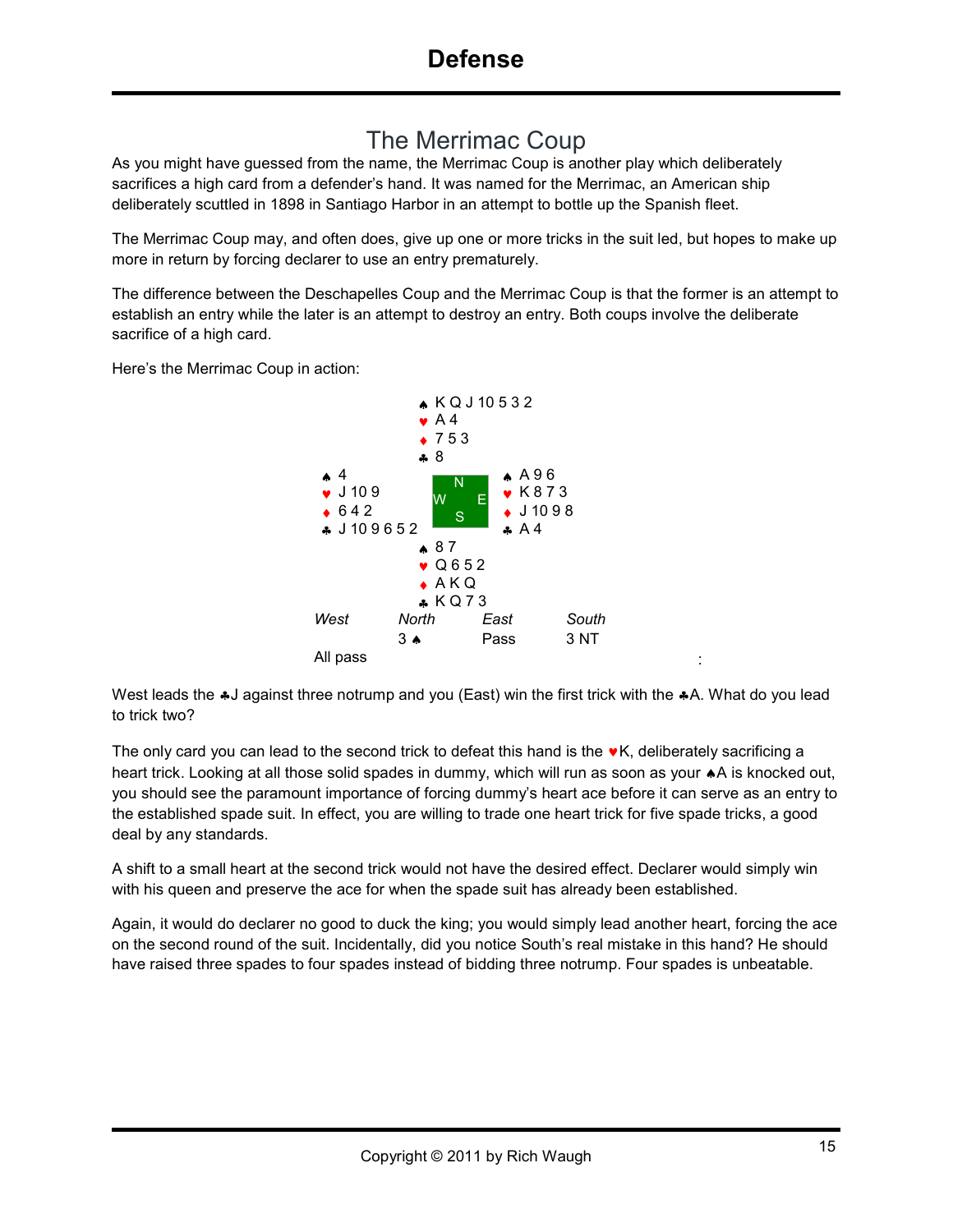# **Defense**

# Appendix

| <b>STANDARD OPENING LEADS</b>                                                  |                                                                                                                                                     |                                          |  |  |  |  |  |  |  |
|--------------------------------------------------------------------------------|-----------------------------------------------------------------------------------------------------------------------------------------------------|------------------------------------------|--|--|--|--|--|--|--|
| Against<br>Notrump                                                             |                                                                                                                                                     | <b>Against Suit</b><br>Contracts         |  |  |  |  |  |  |  |
| <b>Partner having passed throughout</b>                                        |                                                                                                                                                     |                                          |  |  |  |  |  |  |  |
| A 7 6 5 4<br>A Q 652<br>AK843<br>Q1062                                         | Fourth highest of the longest suit, allowing partner to<br>apply the Rule of Eleven. If the 2 is the fourth<br>highest, it must be a four-card suit | A<br>$\mathbf{A}$<br>K<br>$\overline{2}$ |  |  |  |  |  |  |  |
| AKQ42<br>KQ764                                                                 | With no side entry; otherwise K                                                                                                                     | K<br>K                                   |  |  |  |  |  |  |  |
| $\underline{\mathbf{K}}$ Q 10 8 3<br>$\underline{\mathbf{K}}$ Q J 7 5<br>QJ984 | Top of a sequence or near sequence                                                                                                                  | K<br>K<br>Q                              |  |  |  |  |  |  |  |
| J102                                                                           | Top of touching cards                                                                                                                               | $\bf J$                                  |  |  |  |  |  |  |  |
| $K$ J 1095<br>$A$ J 10 8 6                                                     | Top of the interior sequence. (Try to avoid leading<br>from such holdings.)                                                                         | J<br>$\mathbf{A}$                        |  |  |  |  |  |  |  |
| $\triangle$ K J1076                                                            | Asks partner to throw his highest, unblocking                                                                                                       | K                                        |  |  |  |  |  |  |  |
| Leading a suit bid by partner                                                  |                                                                                                                                                     |                                          |  |  |  |  |  |  |  |
| A K 6<br>$Q_3_2$<br>K74                                                        | The lead of the lowest card indicates one of the top<br>honors and at least three cards                                                             | K<br>$\overline{2}$<br>$\overline{4}$    |  |  |  |  |  |  |  |
| $\frac{4}{\Delta}$ $\frac{\Delta}{\Delta}$ $\frac{3}{\Delta}$                  | From a doubleton, always the top                                                                                                                    | $\overline{2}$<br>$\mathbf{A}$<br>Q      |  |  |  |  |  |  |  |